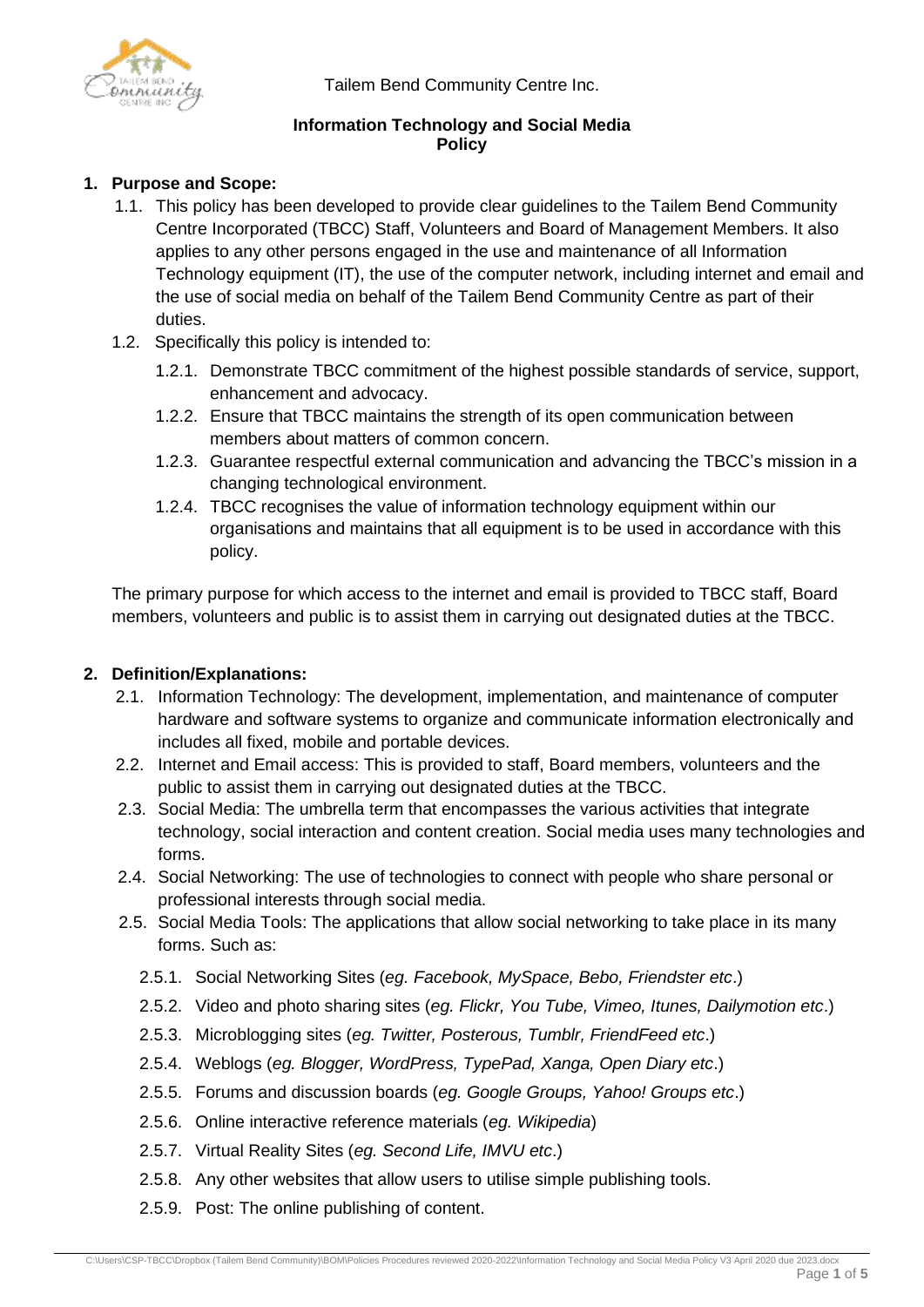- 2.5.10. TBCC's business activities or issues: Any information, activities or issues that may impact or effect the ongoing operations of the TBCC (such as financial information, future business performance, business plans or personal staff details).
- 2.5.11. Use of IT equipment and programs considered to be inappropriate includes, but is not limited to, accessing explicit or offensive material, chat room activity, and game playing

### **3. Background:**

- 3.1. TBCC recognises that social media is how people engage, participate and share information and interaction online. TBCC recognise that social media is becoming an increasingly important tool for corporate/business and community engagement. It is not just about the content shared - it is also about the conversations it creates. In order to continue to lead our sector, TBCC will strive to engage and generate conversation relevant to the community sector and unite those within our sector to work to achieve common goals.
- 3.2. TBCC encourages staff to use social media technologies to enhance communication, collaboration and information exchange to support TBCC's mission.
- 3.3. The use of social media technology follows the same standards of professional practice, conduct and privacy associated with all other staff activities.

### **4. Policy:**

- 4.1. The Information Technology and Social Media Policy and Social Media Guidelines will support the mission and objectives of TBCC and assist in the efficient running of the organisation. TBCC adopts the "Three Rs" of social media engagement - Representation, Responsibility and Respect.
- 4.2. All Board of Management members, staff and volunteers within the organisation are required to handle all IT equipment with regard for the equipment as well as the safety of themselves and all other members of the TBCC community.
- 4.3. No equipment is to be used in a manner that is detrimental in any way to the organisation and inappropriate use of computers and other IT equipment will not be tolerated.
- 4.4. Staff, community members, Board members, volunteers and public may use the internet and email access provided by the TBCC for:
	- Any work and work-related purposes
	- Limited personal use (see procedures)
	- More extended personal use under specific circumstances (see procedures)
- 4.5. TBCC expects staff will use a work profile when acting in an official capacity on any of the TBCC Social Media Tools.
- 4.6. When acting in an official capacity it must be disclosed that you are an employee/volunteer/board member of TBCC and be clear about what your roles and accountabilities are within the organisation.
- 4.7. Only publicly available information must be disclosed. You must not comment on or disclose confidential information (such as information pertaining to organisation financials, future business performance/ plans or staff information). If you are unsure or require clarification as to whether certain TBCC information is in the public domain, seek further information and/or instruction from the CEO .
- 4.8. Understand that anything conversed via any Social Media tools is considered to be part of public domain and assume your communications are available for publication and/or discussion.
- 4.9. TBCC is responsible for all content that staff/volunteers/board members publish when acting in an official capacity.
- 4.10. Staff must contribute regularly to the TBCC social media tools.
- 4.11. Training must be completed to update knowledge on emerging social trends and evolving best practice in social media when required to do so.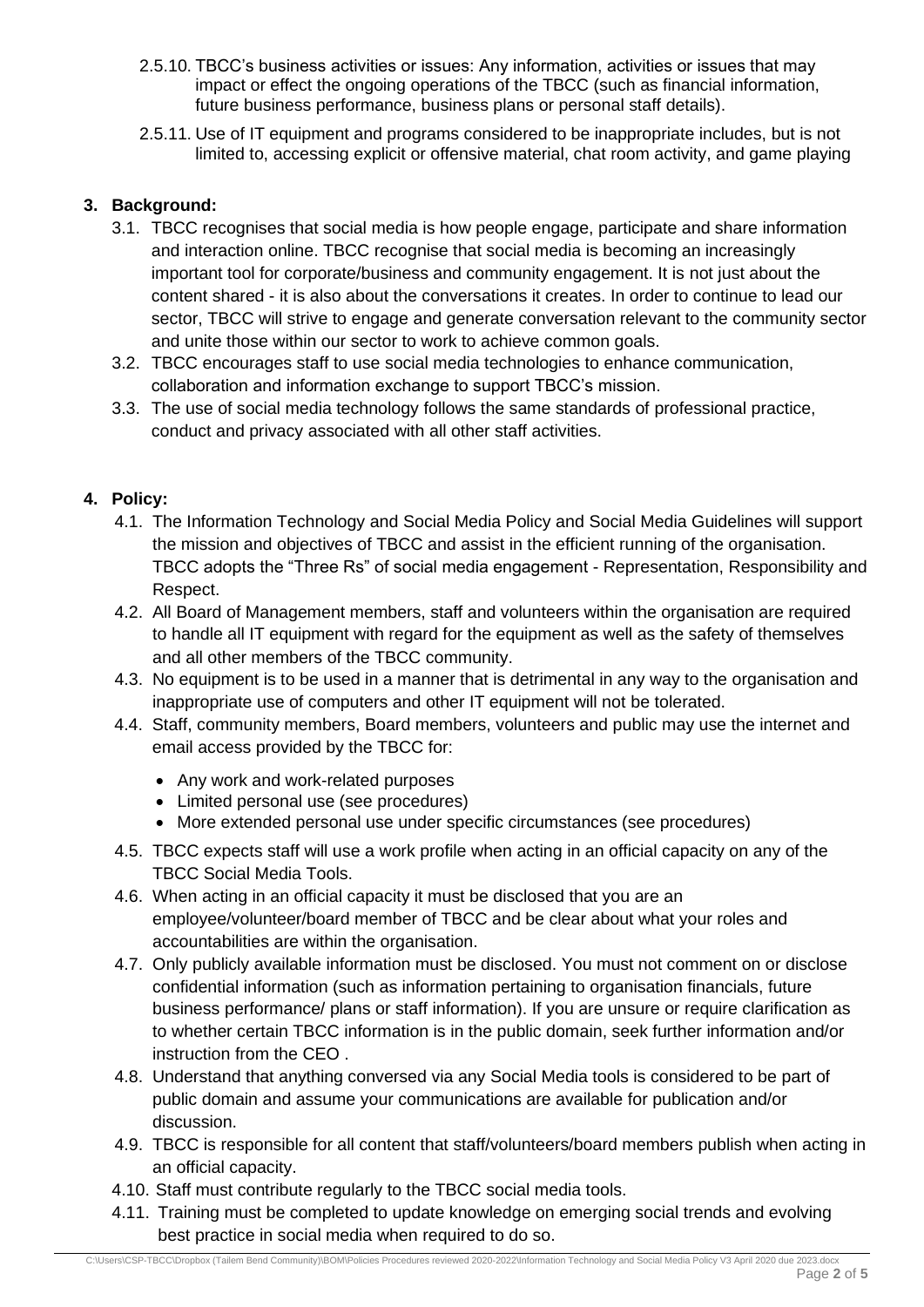- 4.12. Any content being published is factually accurate and complies with relevant policies, particularly those relating to confidentiality and disclosure.
- 4.13. Approval must come from the CEO when you are to be the first to make an announcement.
- 4.14. Advice, support or comment on topics must only be offered on subjects that fall within your area of expertise or responsibility. For other matters, refer to the relevant member of staff and advice the other party their request has been flagged for response.
- 4.15. Do not engage in anything that is obscene, defamatory, threatening, harassing, discriminatory or hateful to individuals and groups including TBCC, its employees, volunteers, Members, Board of Management, partners, competitors and/or other business related organisations or individuals.
- 4.16. Do not endorse any political or religious parties, candidates or groups. If in doubt, seek clarification/permission from the CEO .
- 4.17. Do not endorse any commercial products, services or entities unless it is in context of sponsoring. Always seek permission from the CEO .
- 4.18. Be polite and respectful of all individuals and communities with which you interact. Remain focused on achieving organisational mission.
- 4.19. Respect copyright, privacy, intellectual property financial disclosure and other applicable laws when publishing on social media platforms. Check with the CEO (who may need to seek further legal advice) if you are not certain what you may or may not reproduce or disclose on social media platforms. Do not report on conversations that are pre-decisional or internal.
- 4.20. Use of Social Media tools should never interfere with your primary duties with exception of where your primary duties are using these tools to do your job.
- 4.21. TBCC encourages staff to use personal Social Media platforms as it can further the organisations objectives.
- 4.22. If publishing comments or content on TBCC social media tools (may include Tailem Bend Community Centre's official sites as well as TBCC's official presence on third party sites) in an unofficial/personal capacity use a disclaimer *"The postings on this site are my own and do not necessarily represent Tailem Bend Community Centre's positions, strategies or opinions."*
- 4.23. Ensure that your profiles and relate content (personal and official) is consistent with how you wish to be portrayed as a TBCC employee/volunteer/board member, is appropriate with the public trust associated with your position, and conforms to existing standards. Have no expectation of privacy.
- 4.24. Those with leadership responsibilities by virtue of their position must consider that even in clearly personal venues thoughts they publish may be misunderstood as TBCC. Assume all thoughts are in the public domain. Have no expectation of privacy.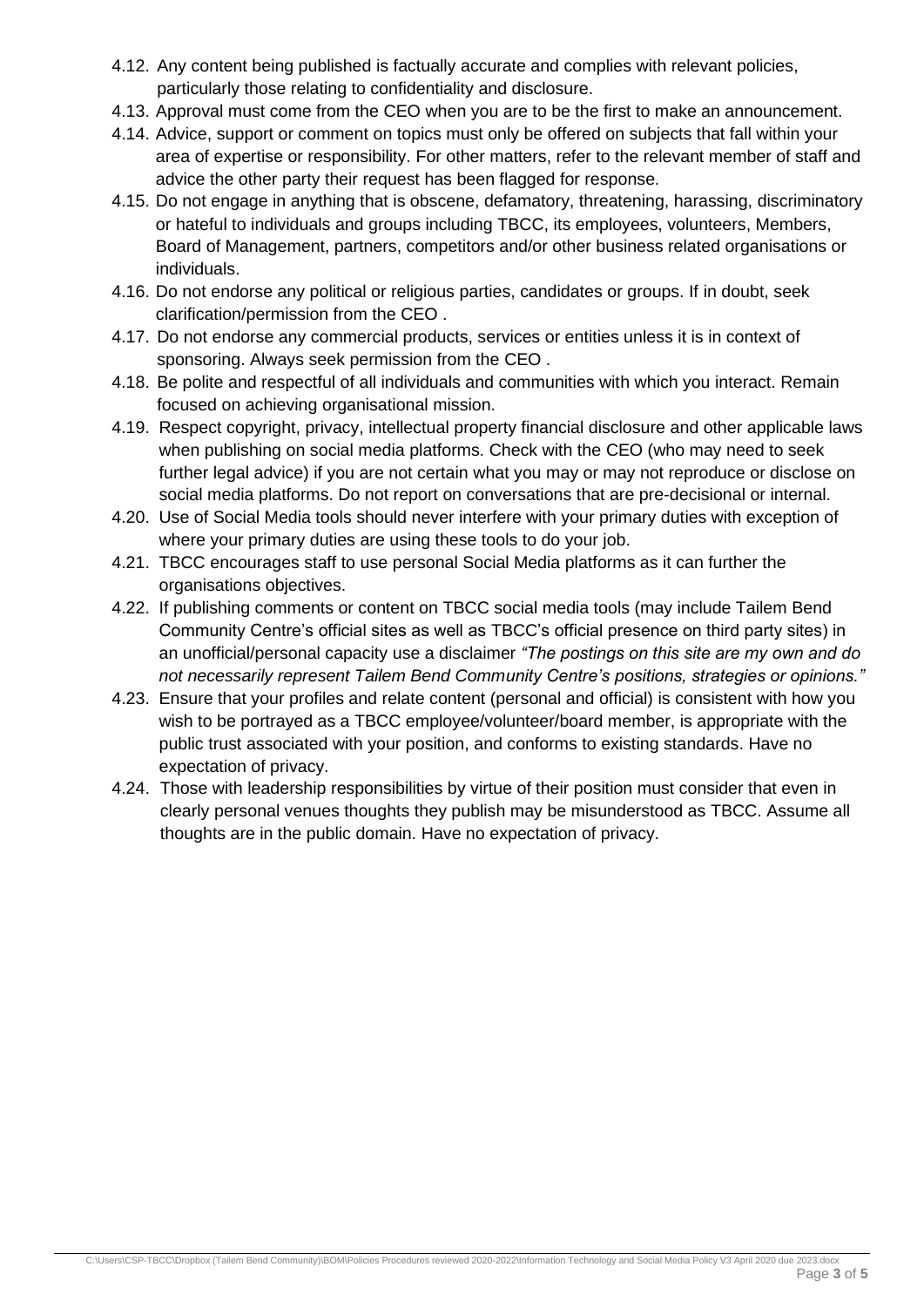#### **Commitment to keeping children and young people safe online**

Teach all TBCC staff, volunteers and participants about [online safety issues](https://www.esafety.gov.au/esafety-information/esafety-issues) and about appropriate online behaviour

Help everyone understand online risks, how to navigate the online world safely and empowering them to be able to keep themselves safe online

- Clarifying the importance of keeping [personal data and information](https://www.esafety.gov.au/esafety-information/esafety-issues/protecting-personal-information) safe and secure, and outlining procedures in this regard
- Making it clear that everyone at TBCC is responsible for the online safety of children and young people
- TBCC will respond to the misuse of digital devices and to unacceptable online behaviours are per policies and procedures.
- TBCC will prevent exposure, or publication and distribution of *inappropriate imagery or content<sup>6</sup>*
- TBCC not [upload content](https://www.esafety.gov.au/education-resources/iparent/staying-safe/photos-videos-and-social-media)<sup>7</sup> of adults or children and young people without informed written consent
- TBCC will report online safety issues or breaches of unacceptable use or information technology and social media.

#### **Resources**

- 1 Office of the eSafety Commissioner, *Cyber abuse*. At<https://www.esafety.gov.au/esafety-information/esafety-issues/cyber-abuse>
- 2 Office of the eSafety Commissioner, *Cyberbullying*. At<https://www.esafety.gov.au/esafety-information/esafety-issues/cyberbullying>
- 3 Office of the eSafety Commissioner, *Sexting*. A[t https://www.esafety.gov.au/esafety-information/esafety-issues/sexting](https://www.esafety.gov.au/esafety-information/esafety-issues/sexting)
- 4 Office of the eSafety Commissioner, *Image-based abuse*. A[t https://www.esafety.gov.au/image-based-abuse](file:///C:/Users/meredithevans/Documents/Clients/AHRC.Australian%20Human%20Rights%20Commission/AHRC.4130.Child%20Safe%20Organisation%20(Tranche%201%20x%203%20documents)/output%202018-11-30-1400%20Word%20-%20Checklist%20for%20online%20safety/At%20https:/www.esafety.gov.au/image-based-abuse)
- 5 Office of the eSafety Commissioner, *Unwanted contact*. At<https://www.esafety.gov.au/esafety-information/esafety-issues/unwanted-contact>
- 6 Office of the eSafety Commissioner, *Offensive or illegal content*. At<https://www.esafety.gov.au/esafety-information/esafety-issues/offensive-or-illegal-content>
- 7 Office of the eSafety Commissioner, *Photos, videos and social media*. At<https://www.esafety.gov.au/education-resources/iparent/staying-safe/photos-videos-and-social-media>
- 8 Office of the eSafety Commissioner, *Offensive and illegal content complaints*. At<https://www.esafety.gov.au/complaints-and-reporting/offensive-and-illegal-content-complaints>
- 9 Office of the eSafety Commissioner, *Legislation*. At<https://www.esafety.gov.au/about-the-office/legislation>
- 10 Office of the eSafety Commissioner, *eSafety issues*. A[t https://www.esafety.gov.au/esafety-information/esafety-issues](https://www.esafety.gov.au/esafety-information/esafety-issues)
- 11 Office of the eSafety Commissioner, *Protecting personal information*. At<https://www.esafety.gov.au/esafety-information/esafety-issues/protecting-personal-information>